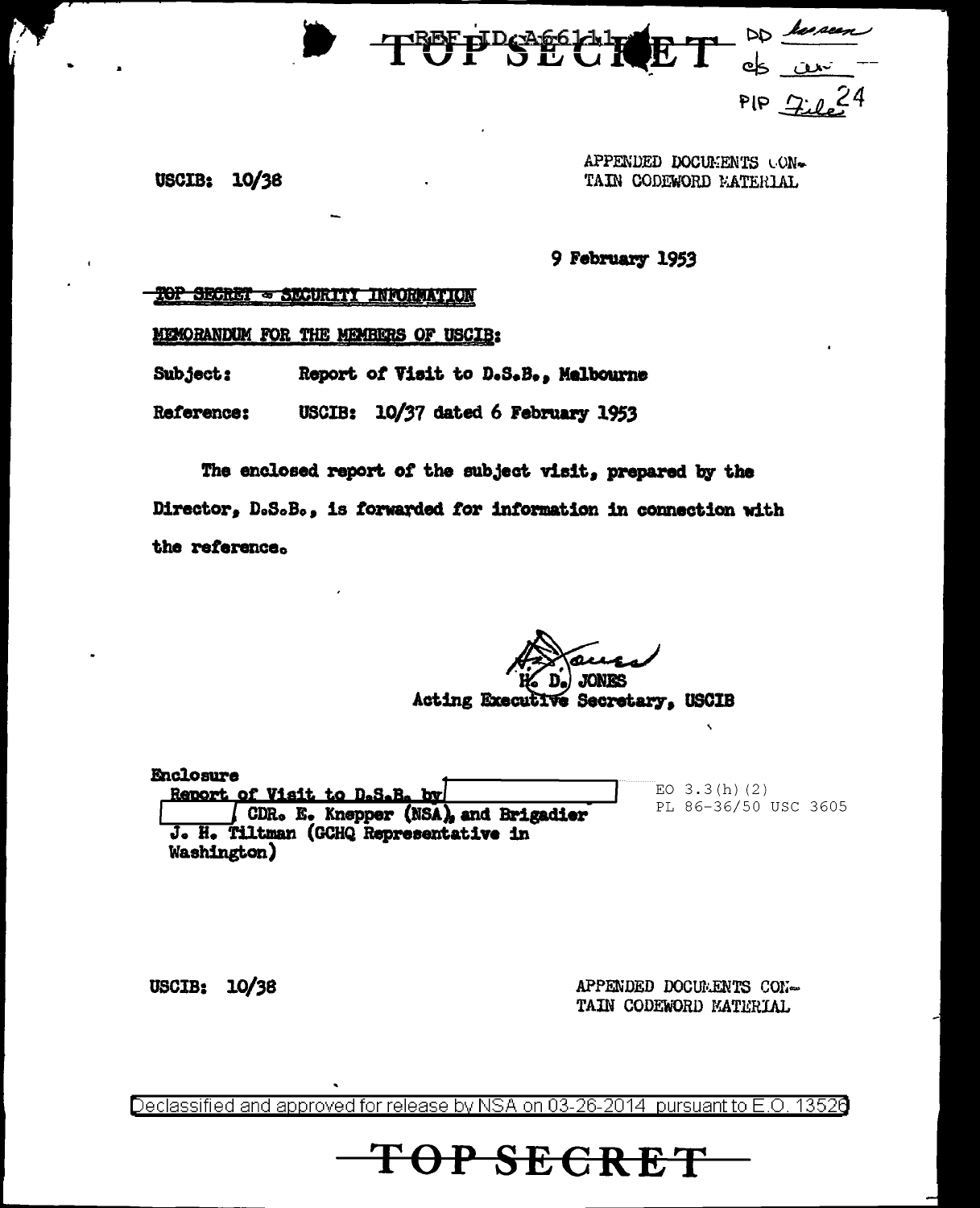$EO$  3.3(h)(2) PL 86-36/50 USC 3605

**RANGE TOP SECRET CANOE** 

ے ق



This document is to be read only by those personnel officially indoctrinated in accordance with com-<br>munication intelligence security regulations and authorized to receive the information reported herein.

TOP SECRET GANOE

NATIONAL SECURITY AGENCY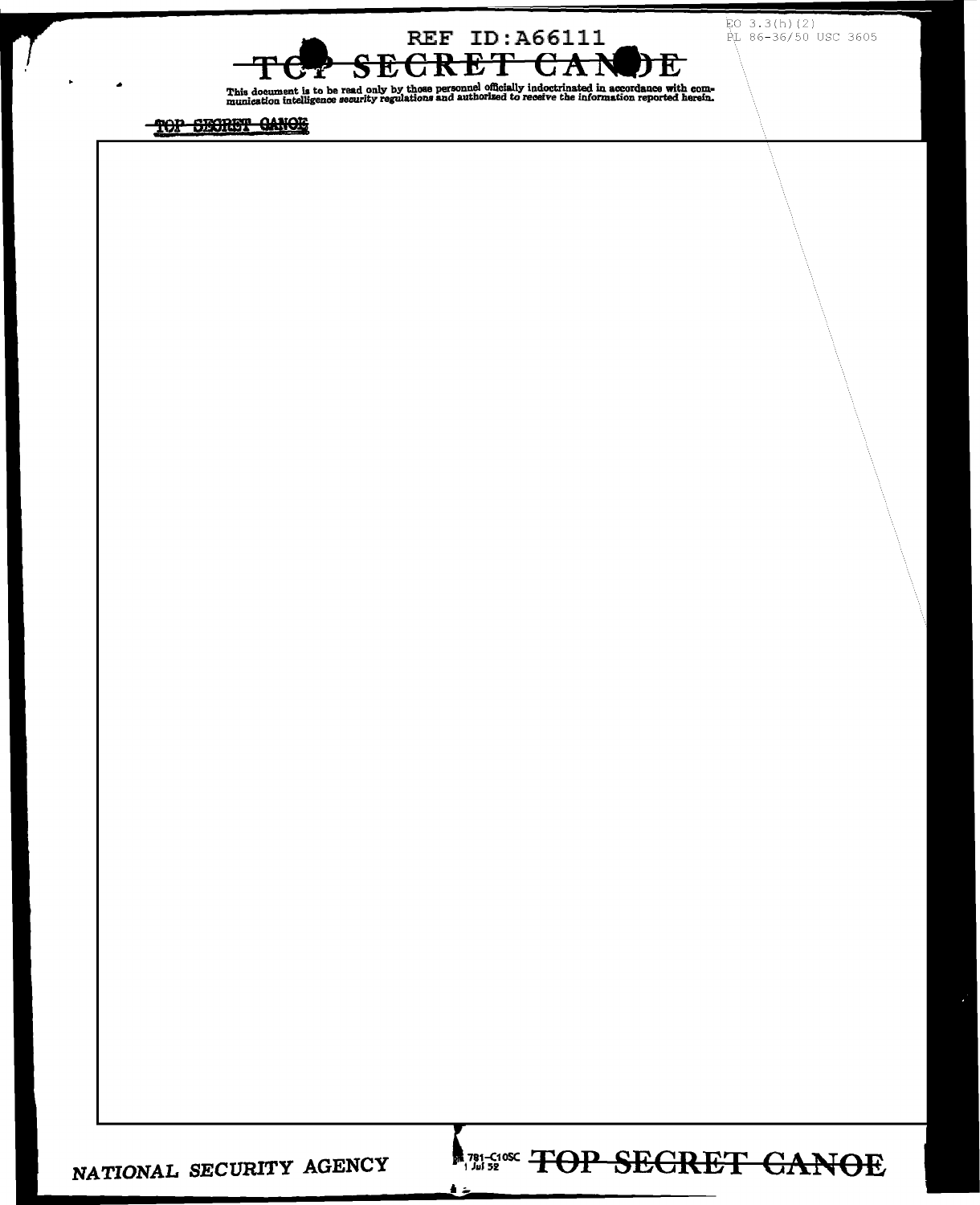| $\blacksquare$              | A661<br>Ŀ<br>This document is to be read only by those personnel officially indoctrinated in accordance with com-<br>munication intelligence security regulations and authorized to receive the information reported herein. |                 | $EO$ 3.3(h)(2)<br>PL 86-36/50 USC 3605 |
|-----------------------------|------------------------------------------------------------------------------------------------------------------------------------------------------------------------------------------------------------------------------|-----------------|----------------------------------------|
| TOP SECRET <del>CANOE</del> |                                                                                                                                                                                                                              | REF. NO.: $9/4$ | $\bullet$                              |
|                             |                                                                                                                                                                                                                              | COPY NO.: $6$   |                                        |
| ٠                           | -<br>$\sim$ 100 $\sim$                                                                                                                                                                                                       |                 |                                        |
|                             |                                                                                                                                                                                                                              |                 |                                        |
|                             |                                                                                                                                                                                                                              |                 |                                        |
|                             |                                                                                                                                                                                                                              |                 |                                        |
|                             |                                                                                                                                                                                                                              |                 |                                        |
|                             |                                                                                                                                                                                                                              |                 |                                        |
|                             |                                                                                                                                                                                                                              |                 |                                        |
|                             |                                                                                                                                                                                                                              |                 |                                        |
|                             |                                                                                                                                                                                                                              |                 |                                        |
|                             |                                                                                                                                                                                                                              |                 |                                        |
|                             |                                                                                                                                                                                                                              |                 |                                        |
|                             |                                                                                                                                                                                                                              |                 |                                        |
|                             |                                                                                                                                                                                                                              |                 |                                        |
|                             |                                                                                                                                                                                                                              |                 |                                        |
|                             |                                                                                                                                                                                                                              |                 |                                        |
|                             |                                                                                                                                                                                                                              |                 |                                        |
|                             |                                                                                                                                                                                                                              |                 |                                        |
|                             |                                                                                                                                                                                                                              |                 |                                        |
|                             |                                                                                                                                                                                                                              |                 |                                        |
|                             |                                                                                                                                                                                                                              |                 |                                        |
|                             |                                                                                                                                                                                                                              |                 |                                        |
|                             |                                                                                                                                                                                                                              |                 |                                        |
|                             | $\boldsymbol{2}$                                                                                                                                                                                                             |                 |                                        |
|                             |                                                                                                                                                                                                                              |                 |                                        |
| NATIONAL SECURITY AGENCY    | Form 781-C105C TOP SCRET CANOE                                                                                                                                                                                               |                 |                                        |

i.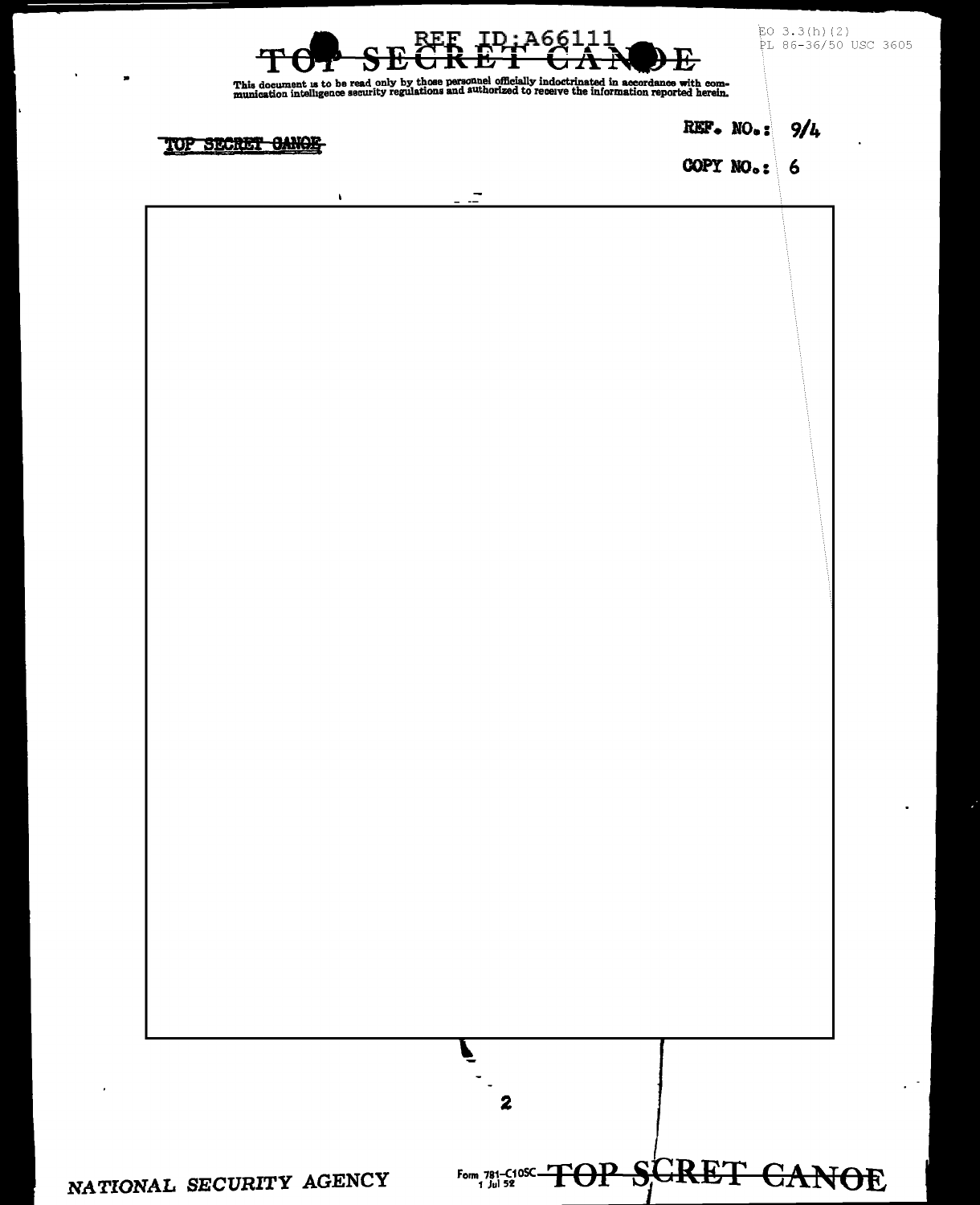

This document is to be read only by those personnel officially indoctrinated in accordance with com-<br>munication intelligence security regulations and authorized to receive the information reported herein.

REF. NO.:  $9/4$ 

TOP SECRET CANOR

COPY  $NO_{\bullet}$ : 6

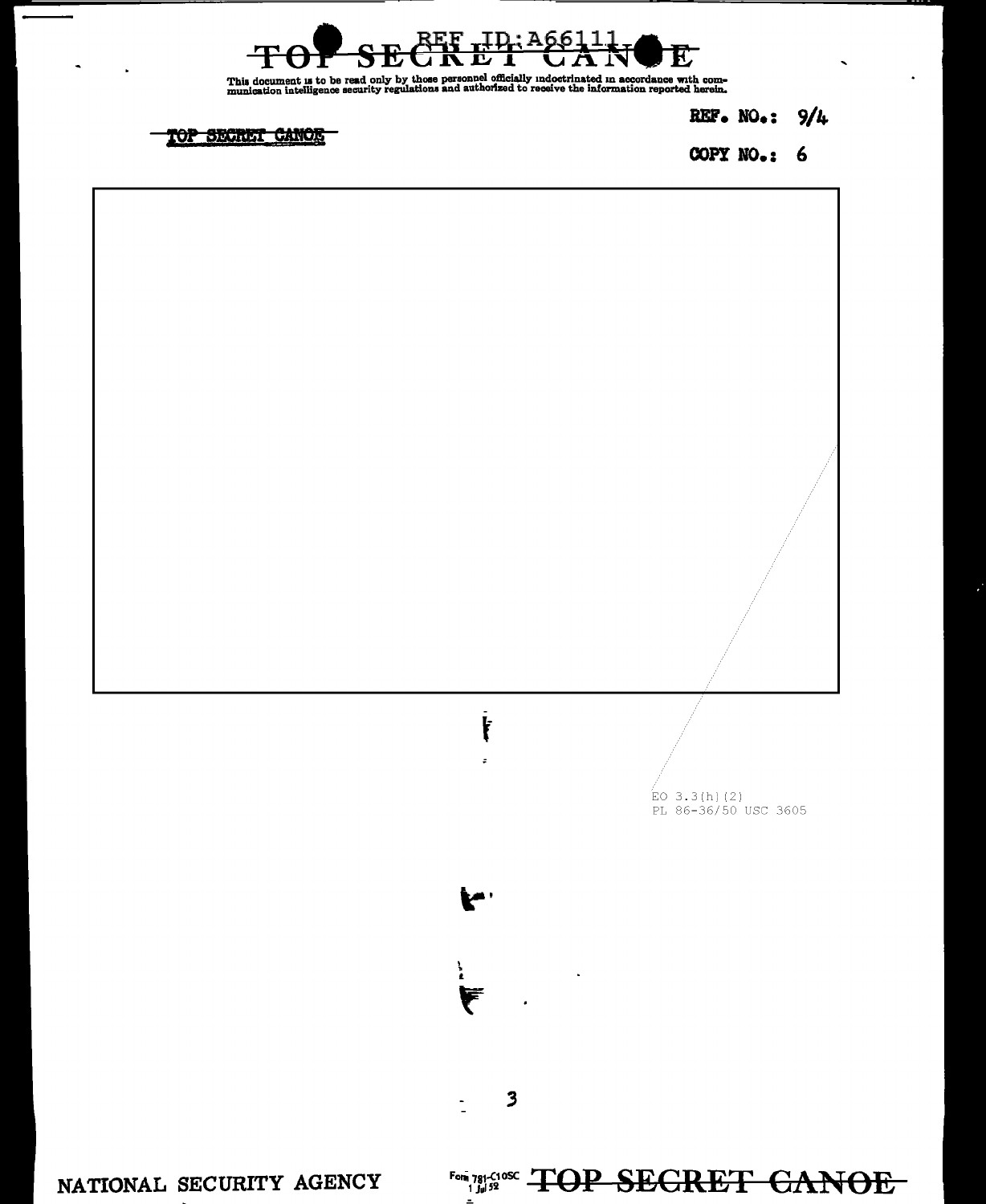EO 3.3(h)(2)<br>RL 86-36/50 USC 3605

Form 781-C108C TOP SECRET CANOE

REF ID: A66111 GAN <del>GRET</del> Ŧ  $\mathbf{E}% _{0}\left( t_{0}\right) =\mathbf{1}_{\left\{ X_{0}\right\} }^{T}=\mathbf{1}_{\left\{ X_{0}\right\} }^{T}=\mathbf{1}_{\left\{ X_{0}\right\} }^{T}=\mathbf{1}_{\left\{ X_{0}\right\} }^{T}=\mathbf{1}_{\left\{ X_{0}\right\} }^{T}=\mathbf{1}_{\left\{ X_{0}\right\} }^{T}=\mathbf{1}_{\left\{ X_{0}\right\} }^{T}=\mathbf{1}_{\left\{ X_{0}\right\} }^{T}=\mathbf{1}_{\left\{ X_{0}\right\} }^{T}=\mathbf{1}_{\left\{ X_{$ O ᠊ᡈᡃᡦ This document is to be read only by those personnel officially indoctrinated in accordance with com-<br>munication intelligence security regulations and authorized to receive the information reported herein.

 $\pmb{\cdot}$ 

NATIONAL SECURITY AGENCY

 $\blacktriangleleft$ 

 $\bullet$